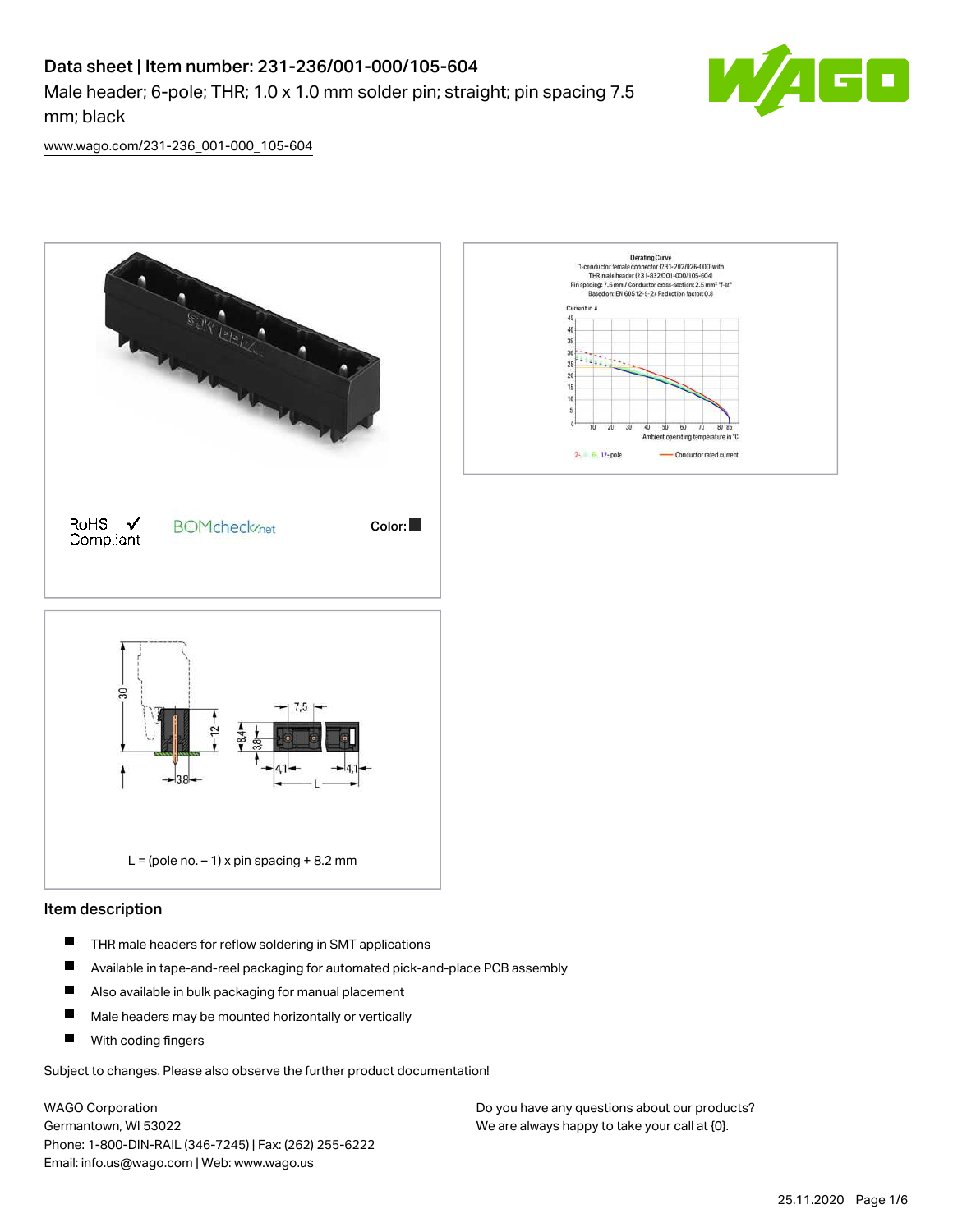

#### Safety information 1:

The MCS - MULTI CONNECTION SYSTEM includes connectors without breaking capacity in accordance with DIN EN 61984. When used as intended, these connectors must not be connected/disconnected when live or under load. The circuit design should ensure header pins, which can be touched, are not live when unmated.

#### Data Electrical data

#### Ratings per IEC/EN 60664-1

| Ratings per                 | IEC/EN 60664-1                                                        |
|-----------------------------|-----------------------------------------------------------------------|
| Rated voltage (III / 3)     | 500 V                                                                 |
| Rated surge voltage (III/3) | 6 <sub>k</sub> V                                                      |
| Rated voltage (III/2)       | 630 V                                                                 |
| Rated surge voltage (III/2) | 6 <sub>k</sub> V                                                      |
| Nominal voltage (II/2)      | 1000 V                                                                |
| Rated surge voltage (II/2)  | 6 <sub>k</sub> V                                                      |
| Rated current               | 12A                                                                   |
| Legend (ratings)            | $(III / 2)$ $\triangle$ Overvoltage category III / Pollution degree 2 |

#### Ratings per UL 1059

| Approvals per                  | UL 1059 |
|--------------------------------|---------|
| Rated voltage UL (Use Group B) | 300 V   |
| Rated current UL (Use Group B) | 10 A    |
| Rated voltage UL (Use Group D) | 300 V   |
| Rated current UL (Use Group D) | 10 A    |

#### Ratings per UL 1977

| Rated voltage UL 1977 | 600 V |
|-----------------------|-------|
| Rated current UL 1977 |       |

#### Ratings per CSA

| Approvals per                   | CSA   |
|---------------------------------|-------|
| Rated voltage CSA (Use Group B) | 300 V |
| Rated current CSA (Use Group B) | 10 A  |
| Rated voltage CSA (Use Group D) | 300 V |
| Rated current CSA (Use Group D) | 10 A  |

| <b>WAGO Corporation</b>                                | Do you have any questions about our products? |
|--------------------------------------------------------|-----------------------------------------------|
| Germantown, WI 53022                                   | We are always happy to take your call at {0}. |
| Phone: 1-800-DIN-RAIL (346-7245)   Fax: (262) 255-6222 |                                               |
| Email: info.us@wago.com   Web: www.wago.us             |                                               |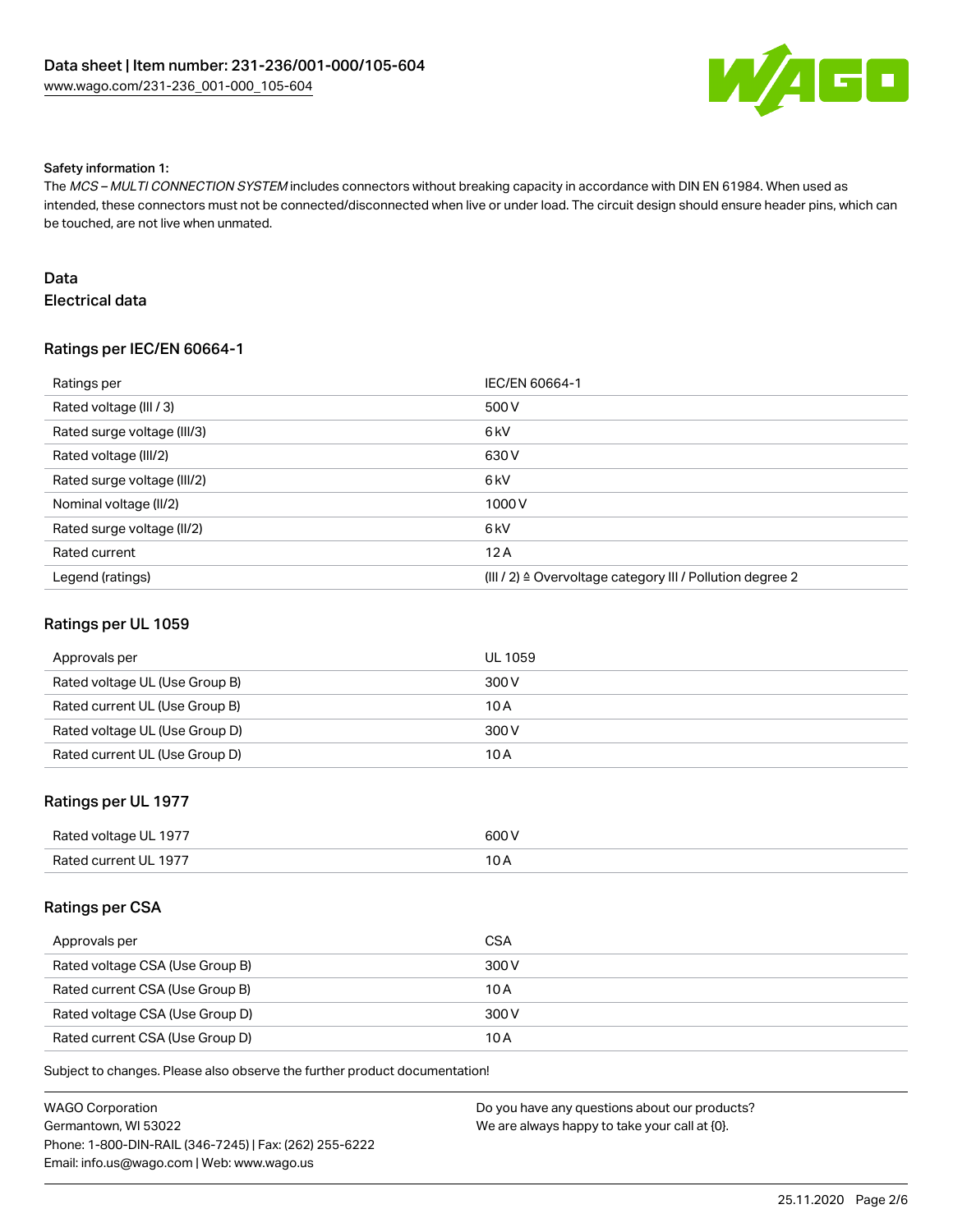

#### Connection data

| Pole No.                   | o |
|----------------------------|---|
| Total number of potentials |   |
| Number of connection types |   |
| Number of levels           |   |

#### Physical data

| Pin spacing                        | 7.5 mm / 0.295 inch        |
|------------------------------------|----------------------------|
| Width                              | 45.5 mm / 1.791 inch       |
| Height                             | 14.4 mm / 0.567 inch       |
| Height from the surface            | 12 mm / 0.472 inch         |
| Depth                              | 8.4 mm / 0.331 inch        |
| Solder pin length                  | $2.4 \text{ mm}$           |
| Solder pin dimensions              | $1 \times 1$ mm            |
| Plated through-hole diameter (THR) | $1.4$ <sup>(+0.1)</sup> mm |

#### Plug-in connection

| Contact type (pluggable connector) | Male connector/plug |
|------------------------------------|---------------------|
| Connector (connection type)        | for PCB             |
| Mismating protection               | No.                 |
| Mating direction to the PCB        | 90°                 |

#### PCB contact

| PCB contact                         | THR                                      |
|-------------------------------------|------------------------------------------|
| Solder pin arrangement              | over the entire male connector (in-line) |
| Number of solder pins per potential |                                          |

#### Material Data

| Color                       | black                                   |
|-----------------------------|-----------------------------------------|
| Material group              |                                         |
| Insulation material         | Polyphthalamide (PPA GF)                |
| Flammability class per UL94 | V <sub>0</sub>                          |
| Contact material            | Electrolytic copper ( $E_{\text{Cl}}$ ) |
| Contact plating             | tin-plated                              |

| <b>WAGO Corporation</b>                                | Do you have any questions about our products? |
|--------------------------------------------------------|-----------------------------------------------|
| Germantown, WI 53022                                   | We are always happy to take your call at {0}. |
| Phone: 1-800-DIN-RAIL (346-7245)   Fax: (262) 255-6222 |                                               |
| Email: info.us@wago.com   Web: www.wago.us             |                                               |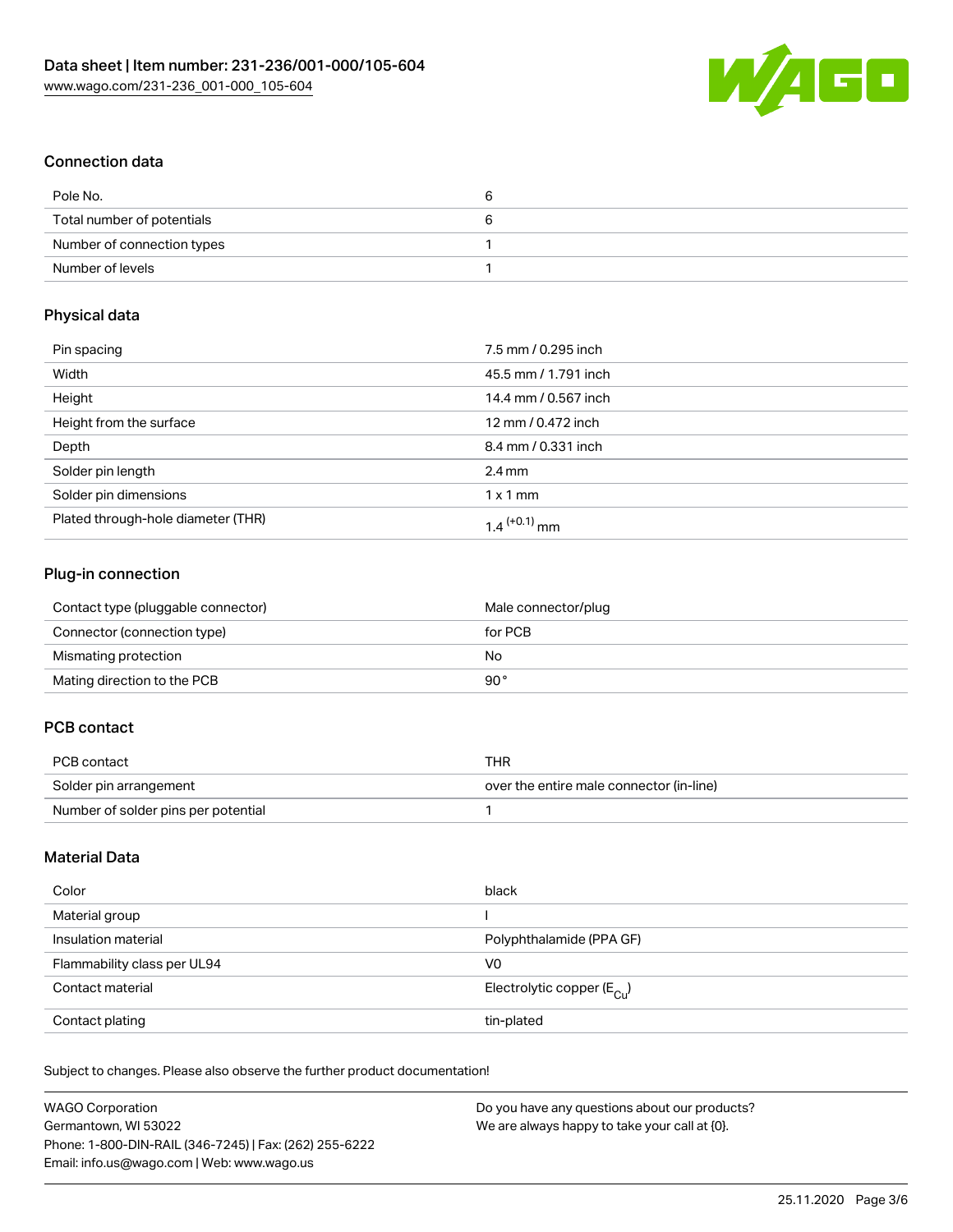

| Fire load | 0.059 MJ                         |
|-----------|----------------------------------|
| .         | .                                |
| Weight    | $\Omega$ $\Omega$ $\sim$<br>z.vy |

#### Environmental Requirements

| Limit temperature range | .1000<br>-60<br>טוי - |  |
|-------------------------|-----------------------|--|
|-------------------------|-----------------------|--|

#### Commercial data

| Product Group         | 3 (Multi Conn. System) |
|-----------------------|------------------------|
| Packaging type        | <b>BOX</b>             |
| Country of origin     | PL                     |
| <b>GTIN</b>           | 4045454900908          |
| Customs tariff number | 85366990990            |

#### Approvals / Certificates

#### Country specific Approvals

| Logo | Approval                                      | <b>Additional Approval Text</b> | Certificate<br>name |
|------|-----------------------------------------------|---------------------------------|---------------------|
|      | <b>CB</b><br>DEKRA Certification B.V.         | IEC 61984                       | NL-39756            |
|      | <b>CSA</b><br><b>DEKRA Certification B.V.</b> | C <sub>22.2</sub>               | 1466354             |
| EMA  | <b>KEMA/KEUR</b><br>DEKRA Certification B.V.  | EN 61984                        | 2190761.01          |

#### Ship Approvals

| Logo | Approval                                  | <b>Additional Approval Text</b> | Certificate<br>name             |
|------|-------------------------------------------|---------------------------------|---------------------------------|
| ABS  | <b>ABS</b><br>American Bureau of Shipping | $\overline{\phantom{0}}$        | 19-<br>HG1869876-<br><b>PDA</b> |

#### UL-Approvals

|      |          |                          | Certificate |
|------|----------|--------------------------|-------------|
| Logo | Approval | Additional Approval Text | name        |
|      | UR       | <b>UL 1059</b>           | E45172      |

Underwriters Laboratories Inc.

| <b>WAGO Corporation</b>                                | Do you have any questions about our products? |
|--------------------------------------------------------|-----------------------------------------------|
| Germantown, WI 53022                                   | We are always happy to take your call at {0}. |
| Phone: 1-800-DIN-RAIL (346-7245)   Fax: (262) 255-6222 |                                               |
| Email: info.us@wago.com   Web: www.wago.us             |                                               |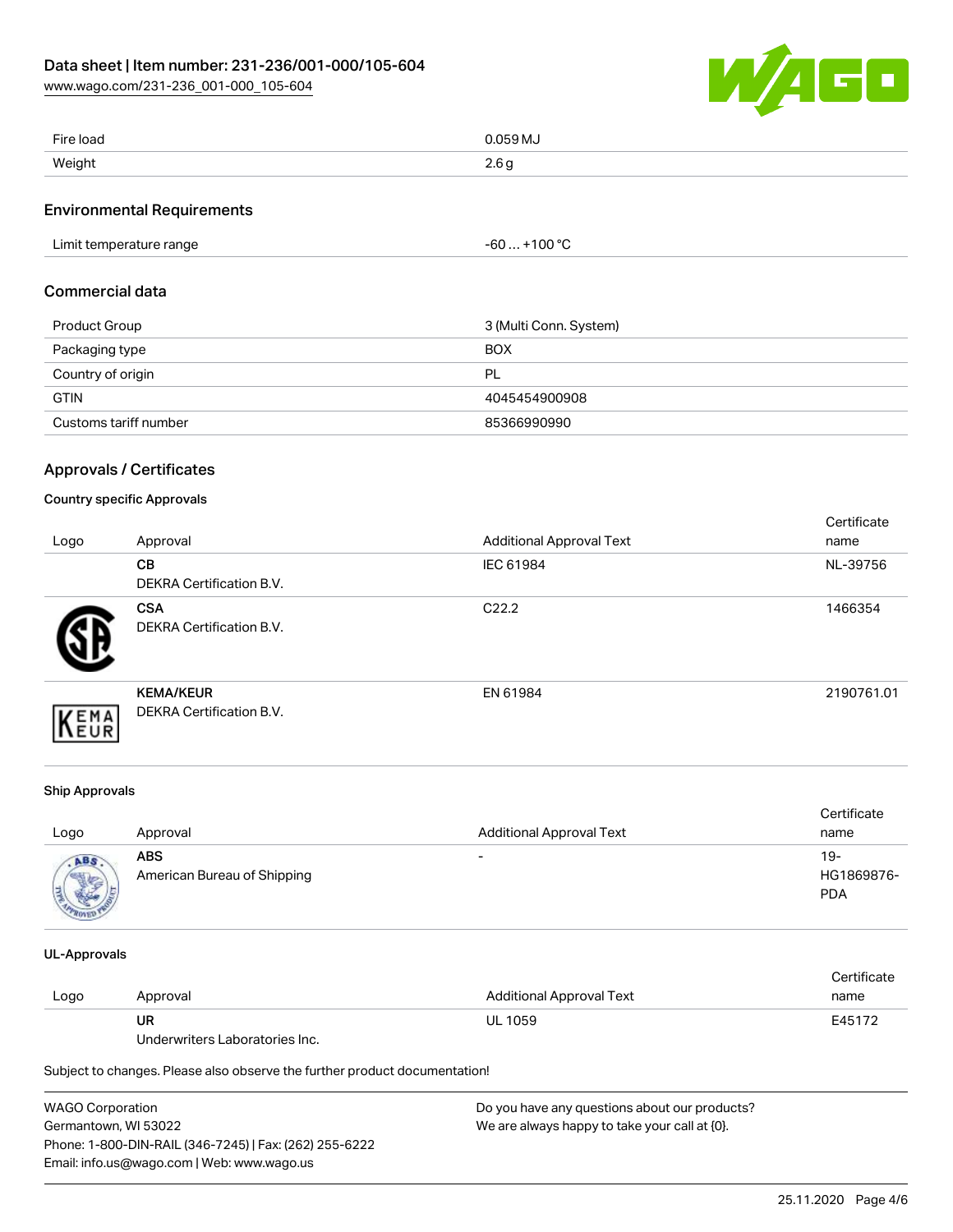



UR Underwriters Laboratories Inc.

UL 1977 20150318-E45171

#### Counterpart



Item no.231-206/026-000 Female plug; 3-pole; 12 AWG max; pin spacing 7.5 mm; 1 conductor per pole; gray [www.wago.com/231-206/026-000](https://www.wago.com/231-206/026-000)

## Compatible products

#### Marking accessories

| T      | Item no.: 210-833<br>Marking strips; on reel; 6 mm wide; plain; Self-adhesive; white | www.wago.com/210-833 |
|--------|--------------------------------------------------------------------------------------|----------------------|
|        | Item no.: 210-834<br>Marking strips; on reel; 5 mm wide; plain; Self-adhesive; white | www.wago.com/210-834 |
| Coding |                                                                                      |                      |
|        | Item no.: 231-130<br>Coding key; snap-on type; light gray                            | www.wago.com/231-130 |
|        | Item no.: 231-500<br>Spacer; for formation of groups; light gray                     | www.wago.com/231-500 |
|        |                                                                                      |                      |

#### **Downloads Documentation**

# Additional Information Technical explanations and policy and policy and policy and policy and policy and policy and policy and policy  $\Delta p$  and policy and policy and policy and policy and policy and policy and policy and policy and policy and po 3.6 MB [Download](https://www.wago.com/us/d/1435602) CAD files CAD data 2D/3D Models 231-236/001-000/105-604 URL [Download](https://www.wago.com/us/d/3D_URLS_231-236_001-000_105-604)

| WAGO Corporation                                       | Do you have any questions about our products? |
|--------------------------------------------------------|-----------------------------------------------|
| Germantown, WI 53022                                   | We are always happy to take your call at {0}. |
| Phone: 1-800-DIN-RAIL (346-7245)   Fax: (262) 255-6222 |                                               |
| Email: info.us@wago.com   Web: www.wago.us             |                                               |